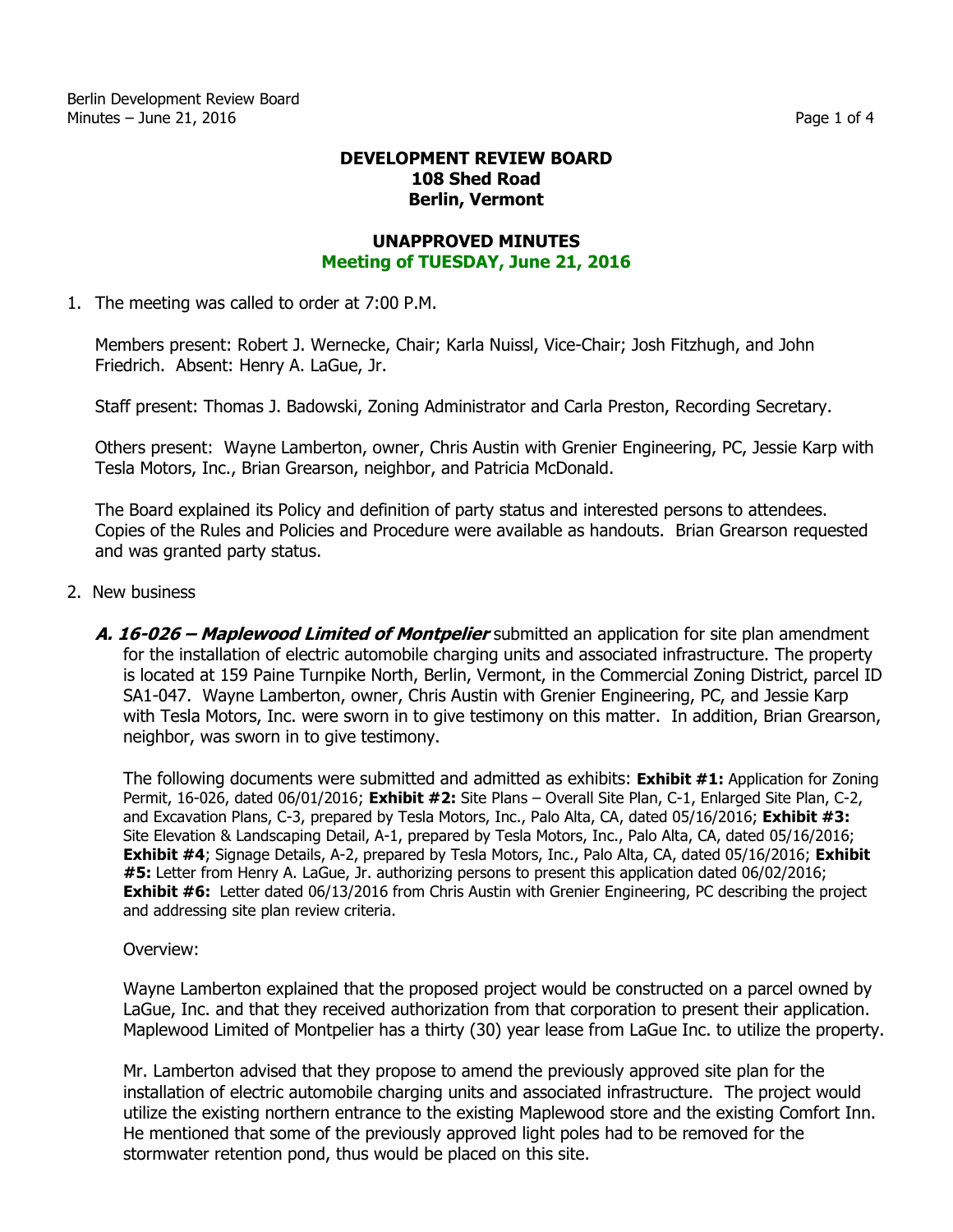Chris Austin described the information on each sheet of the plans provided. Sheet C-1, Overall Site Plan, showed existing structures and parking areas as well as proposed extended parking areas. Sheet C-2 is an enlarged site plan showing details of the eight proposed charging stations, dimensions, locations of light posts, curbing, Tesla Equipment and utilities, parking, non-illuminated signage, and so forth. Sheet C-3 is an overall excavation plan. He noted that due to the elevations there would be no vehicular access to bordering sites. Mr. Austin advised that Sheet A-1 shows site elevation and landscaping detail and Sheet A-2 pertains to non-illuminated signage details for Tesla.

Jessie Karp with Tesla Motors, Inc. advised there would be eight (8) Tesla illuminated charging stations on concrete pads. He estimated around ten vehicles per day to begin with which would increase over time. The word "Tesla" is on the top of the charging station and there would be directional signs with the Tesla logo (T). He advised that quick charge times are around 45 minutes to an hour while full charges take several hours. People would be able to utilize the amenities (convenience store, restaurant, hotel) in the area while charging occurs. He described the cabinets and referred to the plans for further details. Mr. Karp mentioned other Tesla locations in Vermont.

The applicants addressed Site Plan Review Criteria.

- **a. Safety of vehicular and pedestrian circulation on site and any adverse impacts on the**  adjacent street network. The Applicants explained that the proposed vehicle charging station would be located within the existing gravel lot that lies in between the existing Maplewood store and Comfort Inn, and the new store under construction. Access to the project would be via the existing northern curb cut at the existing Maplewood site which also serves as the main entrance to the hotel. The southern curb cut currently serving Maplewood would be eliminated. Pedestrian access to the new Maplewood store and the Comfort Inn would be available via a new internal sidewalk network which was previously approved.
- **b.** Adequacy of circulation, parking, and loading facilities. The proposed vehicle charging station is within an existing gravel parking lot. Vehicles would enter and exit via the same existing curb cut. The parking spaces would be 24 feet wide to allow ample space for vehicles. The proposed charging station is in an area of existing shared parking between the Maplewood store and the Comfort Inn. The lot contains multiple parking spaces for other vehicles likely utilized as overflow parking for the hotel and restaurant. The vehicle charging station would be handicap accessible. There are no loading or delivery areas proposed for this project. No refuse containers are proposed for this site. However, the current location of the dumpsters for the hotel was discussed. The Applicants wish to locate them out of view of the hotel or add screening around them.
- **c. Bicycle and Pedestrian Access.** The Applicants advised that this criterion is not applicable for the proposed vehicle charging stations but noted that pedestrian/bicycle access to the neighboring Maplewood store, Comfort Inn and Applebee's restaurant will be available, including a pedestrian way along Paine Turnpike.
- **d. Adequacy of landscaping.** The Applicants advised that the existing landscaping in the area of the stormwater pond will screen the site as well as the landscaping that will be installed along Paine Turnpike when the southern curb cut to the existing Maplewood site is eliminated. The vehicle charging station infrastructure will be screened by landscaping directly adjacent to it that will surround the necessary electric cabinet that serves the charging station. The Applicants referred to Sheet A-1 for further details.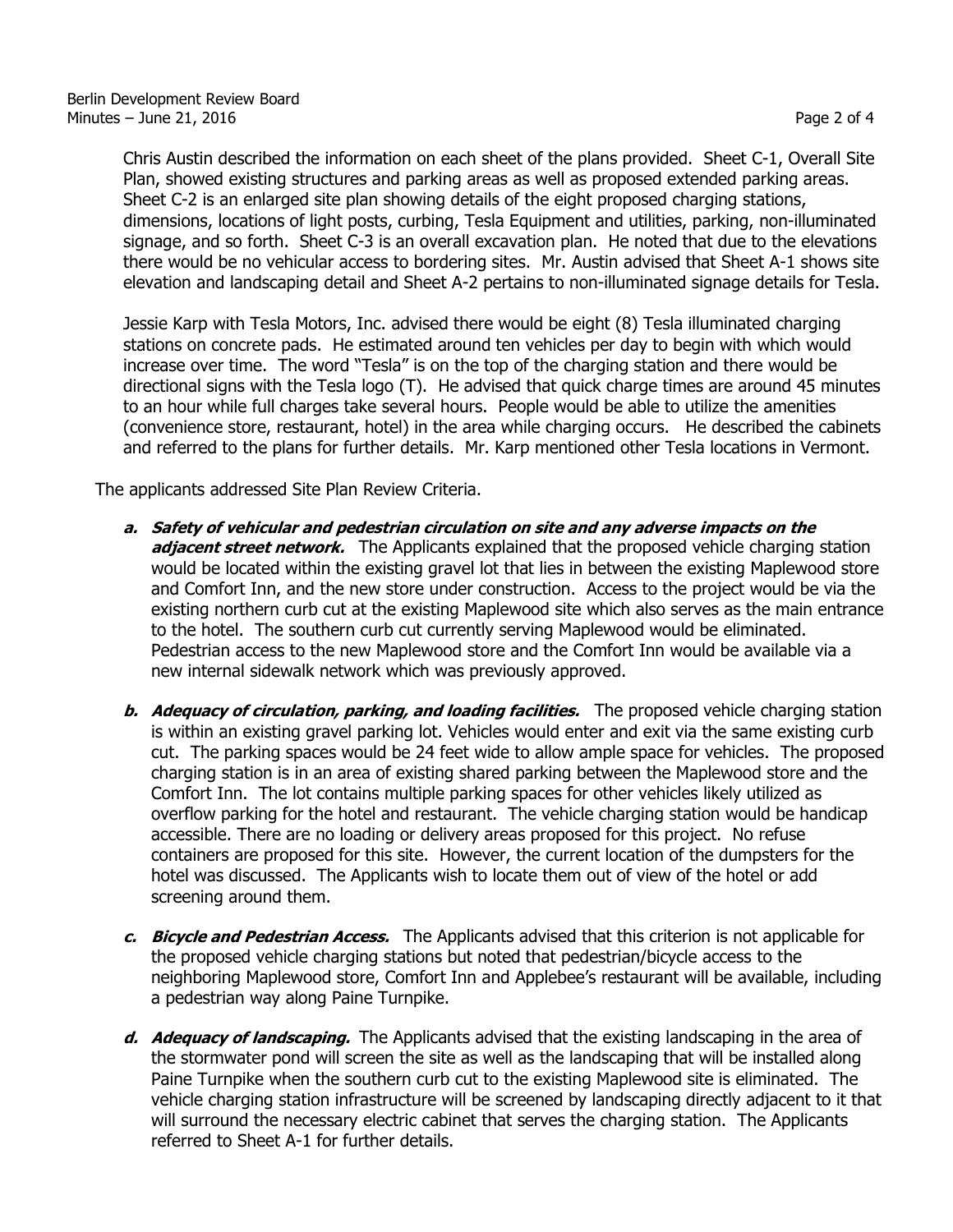- **e. Hours of Operation.** The Applicants advised that the hours of operation for the charging station would be 24/7, the same as currently approved for the Maplewood store and Comfort Inn.
- **f. Setbacks.** The Applicants advised that all setbacks are met for the district. The front yard setback is 277 feet, left side yard setback is 42 feet, right side yard setback is 42 feet and the rear yard setback that abuts a residential district is 150 feet.
- **g. Adequacy of Exterior lighting.** The Applicants advised that four light poles previously approved for the new Maplewood store had to be eliminated due to the expanded stormwater retention pond. They propose to place two of them on this site which are shown on the plans.
- **h. Stormwater and Drainage.** The Applicants advised that the proposed vehicle charging station site is within an existing gravel parking lot that drains to the adjacent, previously approved stormwater pond. No additional impervious surface will be created with the installation of the vehicle charging station.
- i. **Utilization of renewable energy resources.** The Applicants advised that the site contains infrastructure that allows for the installation of renewable energy resources should they become feasible.
- **j. Municipal Services Impact Evaluation.** The Applicants and Zoning Administrator advised that impact statements were not requested. The Applicants do not anticipate the installation of the vehicle charging station to cause unsafe or negative effects on municipal services.

The Board recommended sharing the plans with the Berlin Volunteer Fire Department due to the high voltage involved in the project. Mr. Lamberton advised that they would invite members of the Fire Department to visit the site as they have in the past for various projects.

**k. Flood Hazard Review.** The project is not located within a flood hazard area.

The Board asked the Applicants to revisit the proposed signage. The Board advised that directional signs cannot contain business names, logos or any other form of advertising.

Mr. Karp advised that signage on the charging station cabinets would consist of the word Tesla. The parking signs (1 foot by 1 foot 6 inches) would consist of the word Tesla and logo (shape of a T) and the words: Vehicle Charging Only. There would also be directional signs, two square feet or less, with just the logo on them.

Mr. Lamberton asked what would be needed with respect to permitting once the existing Maplewood store has been demolished. He mentioned turning the area into additional parking since it is already impervious. He wanted to be sure to obtain additional permits if needed in advance.

The Board advised Mr. Lamberton to discuss his plans with the Zoning Administrator to determine what, if any, additional permitting was needed.

Mr. Friedrich made a motion, seconded by Mr. Fitzhugh, to close the hearing with respect to Application 16-026. The question was called and the motion passed unanimously.